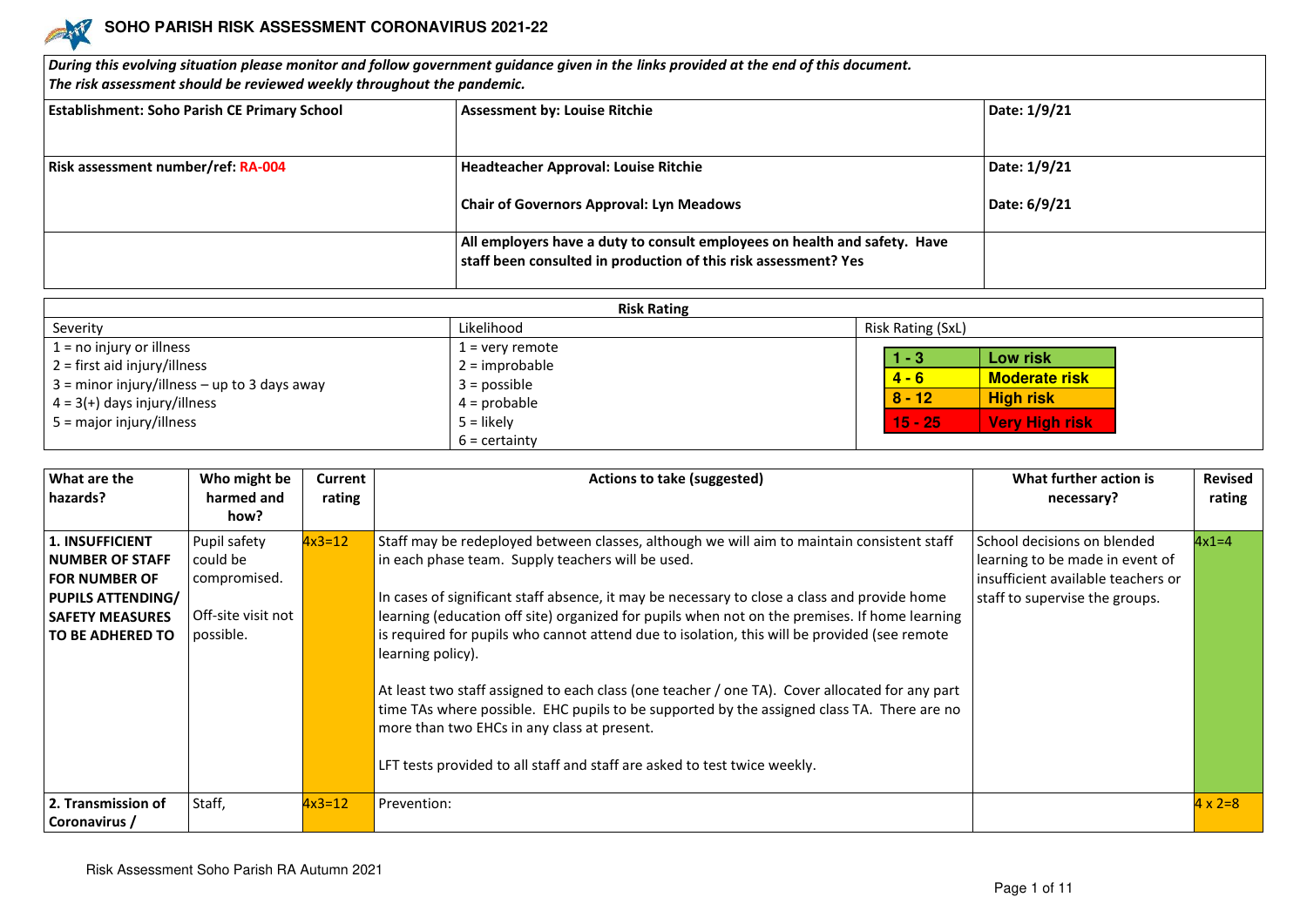

| spread of COVID-19 | Students /     | 1) minimise contact with individuals who are unwell by ensuring that those who have                  |  |
|--------------------|----------------|------------------------------------------------------------------------------------------------------|--|
| (GENERAL)          | pupils / wider | coronavirus (COVID-19) symptoms, or who have someone in their household who does, do                 |  |
|                    | contacts       | not attend school                                                                                    |  |
|                    |                | 2) clean hands thoroughly more often than usual                                                      |  |
|                    |                | 3) ensure good respiratory hygiene by promoting the 'catch it, bin it, kill it' approach             |  |
|                    |                | 4) enhanced cleaning by teaching staff during the day, adequate supply of cleaning products          |  |
|                    |                | and other necessary equipment maintained om each class.                                              |  |
|                    |                | 5) minimise contact between individuals and maintain social distancing between adults                |  |
|                    |                | 6) where necessary, wear appropriate personal protective equipment (PPE)                             |  |
|                    |                | 7) Masks may be worn in the common areas by adults.                                                  |  |
|                    |                | Response to any infection:                                                                           |  |
|                    |                |                                                                                                      |  |
|                    |                | 7) engage with the NHS Test and Trace process                                                        |  |
|                    |                | 8) manage confirmed cases of coronavirus (COVID-19) amongst the school community                     |  |
|                    |                | 9) contain any outbreak by following local health protection team advice                             |  |
|                    |                |                                                                                                      |  |
|                    |                | <b>Actions:</b>                                                                                      |  |
|                    |                | Those who are clinically vulnerable, clinically extremely vulnerable/shielded or have                |  |
|                    |                | household members who are shielded, will discuss with the Head teacher prior to them                 |  |
|                    |                | entering the school. An individual risk assessment will be completed.                                |  |
|                    |                | 'Clinically vulnerable' children and staff should follow the advice of their doctor.<br>$\bullet$    |  |
|                    |                | Those with a 'clinically vulnerable' household member can attend.<br>$\bullet$                       |  |
|                    |                | Those who are 'clinically extremely vulnerable'/shielded will have an occupational<br>$\bullet$      |  |
|                    |                | health report, recommendations to be followed.                                                       |  |
|                    |                | Those who live within someone 'clinically extremely vulnerable'/shielded should                      |  |
|                    |                | only attend if stringent social distancing can be adhered to, and the individual                     |  |
|                    |                | understands and can comply.                                                                          |  |
|                    |                |                                                                                                      |  |
|                    |                | Explore barriers to attendance with parents/ carers where there are concerns. Legal                  |  |
|                    |                | sanctions for non-attendance reinstated from 8 <sup>th</sup> March 2021. School to make referrals to |  |
|                    |                | Early Help through established procedures where absence is a concern.                                |  |
|                    |                |                                                                                                      |  |
|                    |                | Children under 18 and adults who are double vaccinated do not need to self-isolate if a              |  |
|                    |                | member of their household tests positive, but they can still pass on the infection, so good          |  |
|                    |                | hygiene is essential.                                                                                |  |
|                    |                | Set up clear, repeated messaging to parents/carers that pupils must not attend if they have          |  |
|                    |                | covid symptoms.                                                                                      |  |
|                    |                |                                                                                                      |  |
|                    |                |                                                                                                      |  |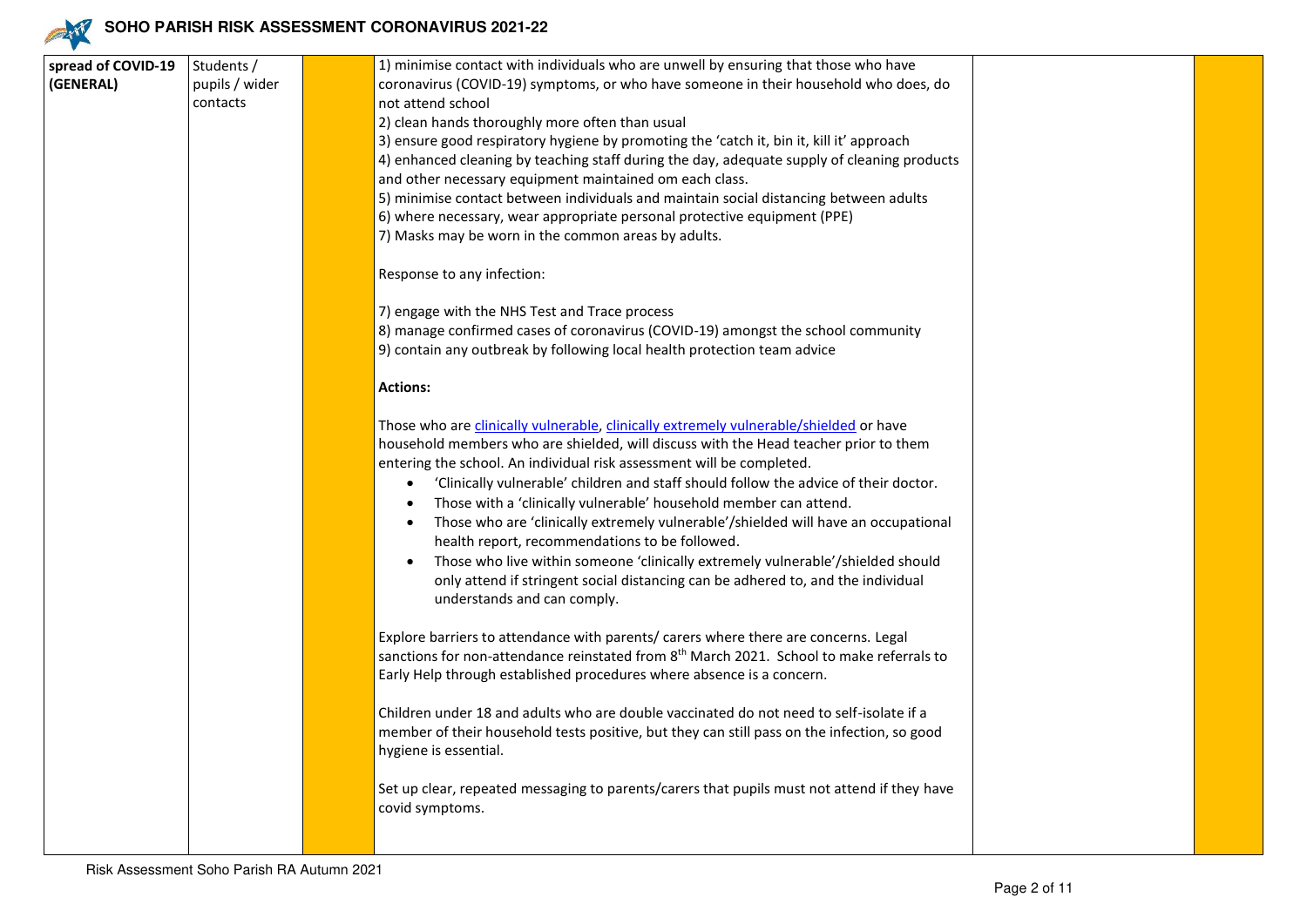

|                                                                                                                       |                                                    |                   | Ensure visiting staff are aware of, and adhere to, distancing and hygiene measure and                                                                                                                                                                                                                                                                                                                                                                                                                                                                                                                                                                                                                                                                                                                                                                                                                                                                                                                                                                                                                                                                                                                                                                                                                                                                                                                                                                                          |                                                                                                                                |            |
|-----------------------------------------------------------------------------------------------------------------------|----------------------------------------------------|-------------------|--------------------------------------------------------------------------------------------------------------------------------------------------------------------------------------------------------------------------------------------------------------------------------------------------------------------------------------------------------------------------------------------------------------------------------------------------------------------------------------------------------------------------------------------------------------------------------------------------------------------------------------------------------------------------------------------------------------------------------------------------------------------------------------------------------------------------------------------------------------------------------------------------------------------------------------------------------------------------------------------------------------------------------------------------------------------------------------------------------------------------------------------------------------------------------------------------------------------------------------------------------------------------------------------------------------------------------------------------------------------------------------------------------------------------------------------------------------------------------|--------------------------------------------------------------------------------------------------------------------------------|------------|
|                                                                                                                       |                                                    |                   | minimise contact to only pupils who need to be taught.                                                                                                                                                                                                                                                                                                                                                                                                                                                                                                                                                                                                                                                                                                                                                                                                                                                                                                                                                                                                                                                                                                                                                                                                                                                                                                                                                                                                                         |                                                                                                                                |            |
|                                                                                                                       |                                                    |                   | Visitors necessary to pupils' learning may attend site. Carry out individual risk assessments<br>for all visiting professionals, including trainee teachers, and ensure these are shared with the<br>visitor.                                                                                                                                                                                                                                                                                                                                                                                                                                                                                                                                                                                                                                                                                                                                                                                                                                                                                                                                                                                                                                                                                                                                                                                                                                                                  |                                                                                                                                |            |
|                                                                                                                       |                                                    |                   | Due to the small, cramped nature of the school building, large groups of parents or visitors<br>will not be allowed on site in the first term. For smaller groups, e.g. Governors' committees,<br>risk assessments will be completed in advance of the visit.                                                                                                                                                                                                                                                                                                                                                                                                                                                                                                                                                                                                                                                                                                                                                                                                                                                                                                                                                                                                                                                                                                                                                                                                                  |                                                                                                                                |            |
|                                                                                                                       |                                                    |                   | Wear PPE where an individual child or young person becomes ill with coronavirus (COVID-19)<br>symptoms while at school if a distance of 2 metres cannot be maintained.                                                                                                                                                                                                                                                                                                                                                                                                                                                                                                                                                                                                                                                                                                                                                                                                                                                                                                                                                                                                                                                                                                                                                                                                                                                                                                         |                                                                                                                                |            |
|                                                                                                                       |                                                    |                   | Wear PPE where a child or young person already has routine intimate care needs that<br>involves the use of PPE, in which case the same PPE should continue to be used.                                                                                                                                                                                                                                                                                                                                                                                                                                                                                                                                                                                                                                                                                                                                                                                                                                                                                                                                                                                                                                                                                                                                                                                                                                                                                                         |                                                                                                                                |            |
| 3. Transmission of<br>Coronavirus /<br>spread of COVID-19<br>through person-to-<br>person<br>contact/coughing<br>etc. | Staff,<br>Students /<br>pupils / wider<br>contacts | $4 \times 3 = 12$ | Adults should maintain 1-2 metre distance from each other, and from children not in their<br>phase if possible. Please note this is not a DFE requirement, but it is in use due to the small<br>nature of our building.<br>Staff working should avoid close face to face contact with pupils and minimise time spent<br>within 1 metre of anyone.<br>For pupils who have complex needs or who need close contact care. These pupils'<br>educational and care support should be provided as normal. CEV staff may be asked not to<br>take part in these close duties or to wear full PPE including face shield, when doing so, if<br>unavoidable. CV staff may request a risk assessment if required to carry out these duties.<br>Any staff carrying out these duties may wear PPE, which is available in the medical room.<br>Desks can be arranged as best suits learning, with benefits of forward facing desks for covid<br>safety balanced alongside pupils' learning needs. If possible, avoid sitting pupils on floor.<br>Rooms to be kept as well ventilated as possible through opening windows. Air purifiers,<br>which filter pollution and viral particles, are in all classrooms and should be kept on during<br>the day. CO2 monitors will be provided by the government.<br>Resources should not be shared unnecessarily either in class or between classes.<br>Teachers may mark books according to marking policy, but should wash hands before and<br>after. | Any setting that cannot achieve<br>these groups at any point should<br>discuss options with their local<br>authority or trust. | $4 x2 = 8$ |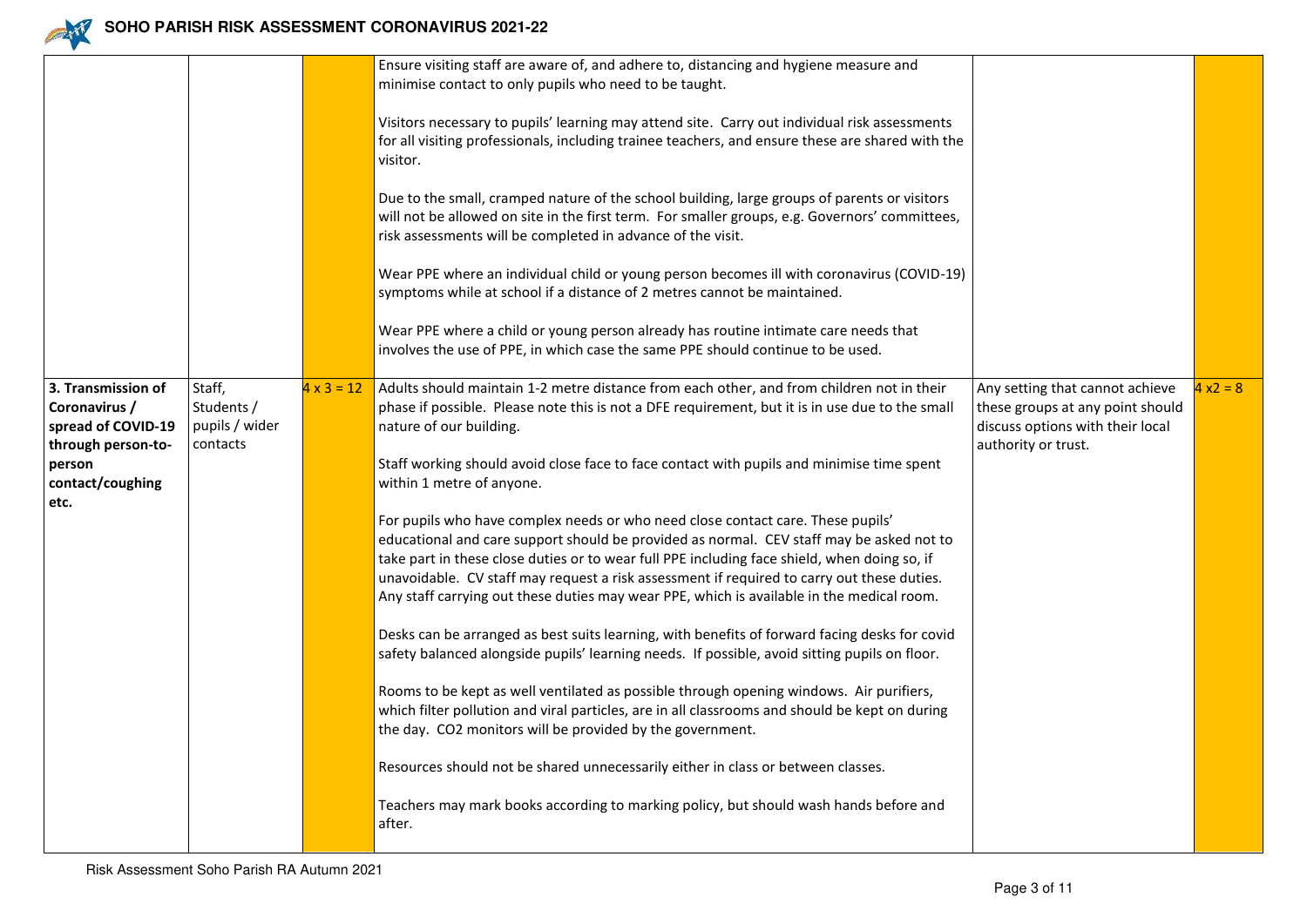

|  | Handwashing will be scheduled for all pupils and staff to ensure this occurs on arrival, before<br>departure, and before/after every break. Hands should also be washed after going to the<br>toilet, as usual.                                                                 |  |
|--|---------------------------------------------------------------------------------------------------------------------------------------------------------------------------------------------------------------------------------------------------------------------------------|--|
|  | In the first term, the two classes in each phase may mix. Assemblies will still take place<br>remotely unless a specific risk assessment has been conducted. This is with a view to<br>gradually returning to in-person KS assemblies by Christmas.                             |  |
|  | Small group or 1-1 teaching, such as SALT / OT / EP, may take place. Delivery will be in line<br>with social distancing guidelines and risk assessments for each professional.                                                                                                  |  |
|  | Lettings may take place, but only in line with government restrictions limiting numbers in the<br>building and with enhanced cleaning. Where possible spaces used by staff and pupils, which<br>cannot easily be cleaned (e.g. classrooms with books on desks) will not be let. |  |
|  | After school and breakfast clubs will take place, containing fixed number of pupils (up to 15)<br>which do not change throughout the term.                                                                                                                                      |  |
|  | Staff to follow social distancing guidance in offices/staff rooms/close working in rooms<br>where possible. If a room is too small to permit this, an alternative location should be<br>sought.                                                                                 |  |
|  | Limit face to face meetings to those which are essential. Ensure these are conducted in large<br>enough areas to maintain 2m distancing; or via electronic means (Google Meet etc.)                                                                                             |  |
|  | Provide suitable and sufficient rubbish bins with lids in all areas with regular removal and<br>disposal.                                                                                                                                                                       |  |
|  | Restrict the number of people using toilet facilities at any one time. Each phase will use a<br>different toilet (5/6 basement by Paul's office, 3/4 boys/girls toilets in basement, 2 green<br>corridor toilet, 1 toilets in classroom).                                       |  |
|  | Outdoor equipment may be used. Bike handles wiped down between play. Small equipment<br>should be phase specific.                                                                                                                                                               |  |
|  | Keep doors open, where possible, and clean door handles regularly throughout the day.                                                                                                                                                                                           |  |
|  | Cover up water fountains and follow the Legionella management programme weekly.<br>Encourage pupils to bring in their own water, in a named bottle. Organise times throughout<br>the day when one person can turn on a drinking water tap for pupils to refill their bottles.   |  |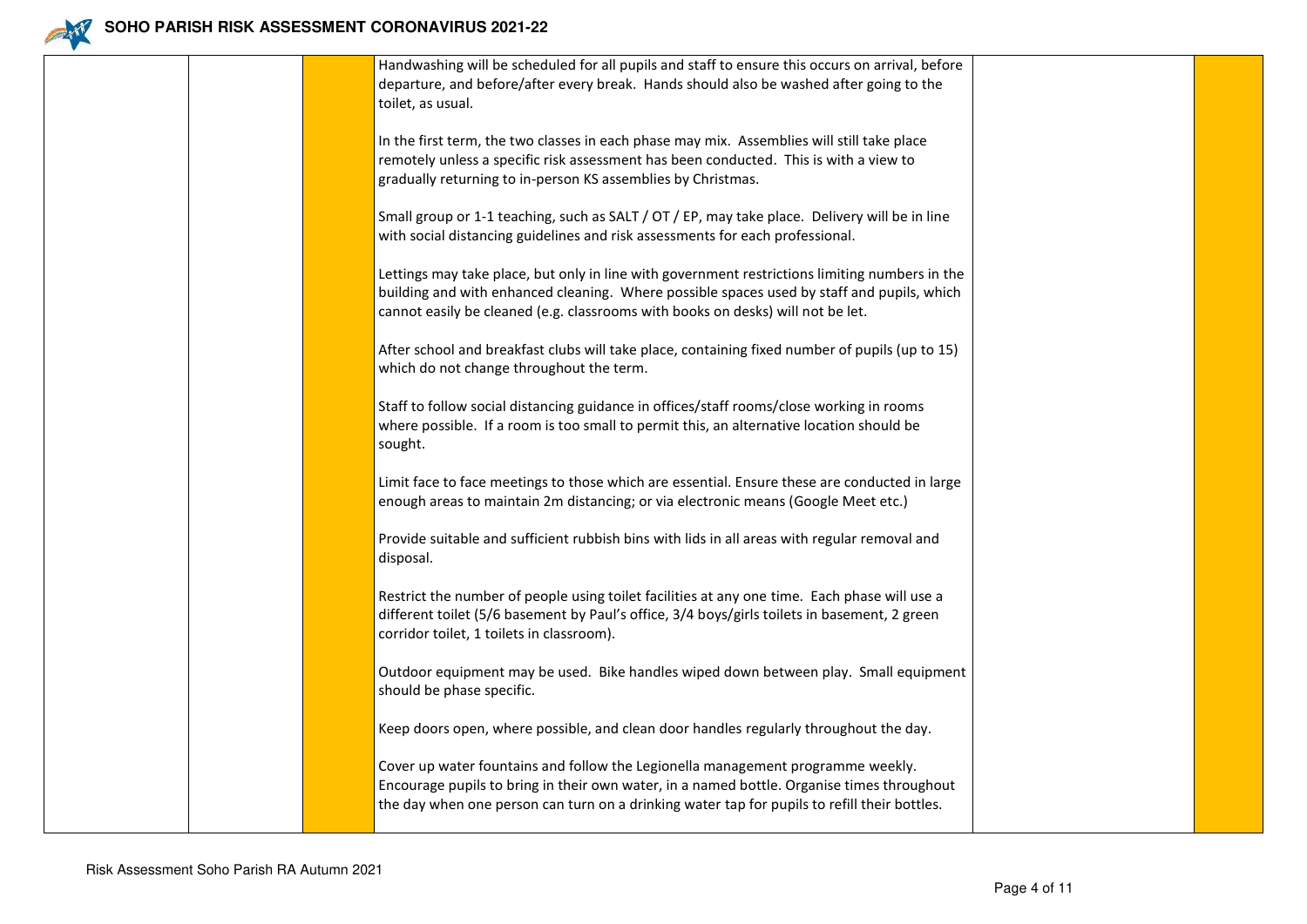

| 4. Transmission of                        | Staff,         | $4 \times 3 = 12$ | Different entrances will ease congestion and contact at all times. Changes and allocated                                                                                                                                                                                                                                               | $4 \times 1 = 4$ |
|-------------------------------------------|----------------|-------------------|----------------------------------------------------------------------------------------------------------------------------------------------------------------------------------------------------------------------------------------------------------------------------------------------------------------------------------------|------------------|
| Coronavirus /                             | Students /     |                   | times communicated with parents via letter.                                                                                                                                                                                                                                                                                            |                  |
| spread of COVID-19                        | pupils / wider |                   |                                                                                                                                                                                                                                                                                                                                        |                  |
| from access to &                          | contacts       |                   | Discourage parents picking up their children from gathering at the school gates.                                                                                                                                                                                                                                                       |                  |
| egress from site                          |                |                   | Staff supervise entry and collection, encouraging parents to be prompt and minimise<br>interaction.                                                                                                                                                                                                                                    |                  |
|                                           |                |                   | Communicate expectations to parents.                                                                                                                                                                                                                                                                                                   |                  |
|                                           |                |                   | <b>Visitors</b><br>Ensure all visitors / building users are aware of expectations. They must follow social<br>distancing, hand washing / use of sanitiser on entry and adhere to any restrictions on<br>accessing parts of the building stipulated by the school.<br>Signage in reception regarding good hygiene and social distancing |                  |
|                                           |                |                   | <b>Staff</b><br>On arrival all staff are required to wash hands using nearest available toilet or use the<br>sanitiser provided in reception / staff room.                                                                                                                                                                             |                  |
| 5. Indirect                               |                | $4 \times 3 = 12$ | Ensure adequate supplies of soap, paper hand towels and hand sanitiser, with stock                                                                                                                                                                                                                                                     | $4 \times 2 = 8$ |
| transmission of                           |                |                   | monitoring and re-ordering monitored by PY (caretaker).                                                                                                                                                                                                                                                                                |                  |
| Coronavirus /                             |                |                   |                                                                                                                                                                                                                                                                                                                                        |                  |
| spread of COVID-19                        |                |                   | Ensure soap and paper hand towels are regularly topped up at all washing stations.                                                                                                                                                                                                                                                     |                  |
| through surface                           |                |                   |                                                                                                                                                                                                                                                                                                                                        |                  |
| contamination and<br>ineffective personal |                |                   | Provide suitable and sufficient rubbish bins for hand towels with regular removal and                                                                                                                                                                                                                                                  |                  |
| hygiene practices                         |                |                   | disposal.                                                                                                                                                                                                                                                                                                                              |                  |
|                                           |                |                   | Ensure proper handwashing and hand sanitiser technique are prominently displayed at all<br>stations, as directed by NHS guidance.                                                                                                                                                                                                      |                  |
|                                           |                |                   | Daily cleaning of hand washing facilities.                                                                                                                                                                                                                                                                                             |                  |
|                                           |                |                   | Alcohol hand sanitiser provided at reception / entrance/exit and should be used by all<br>persons when entering/leaving.                                                                                                                                                                                                               |                  |
|                                           |                |                   | Tissues will be provided for classrooms. Staff to replenish as needed.                                                                                                                                                                                                                                                                 |                  |
|                                           |                |                   | Ensure bins are provided for tissues in every classroom.                                                                                                                                                                                                                                                                               |                  |
|                                           |                |                   |                                                                                                                                                                                                                                                                                                                                        |                  |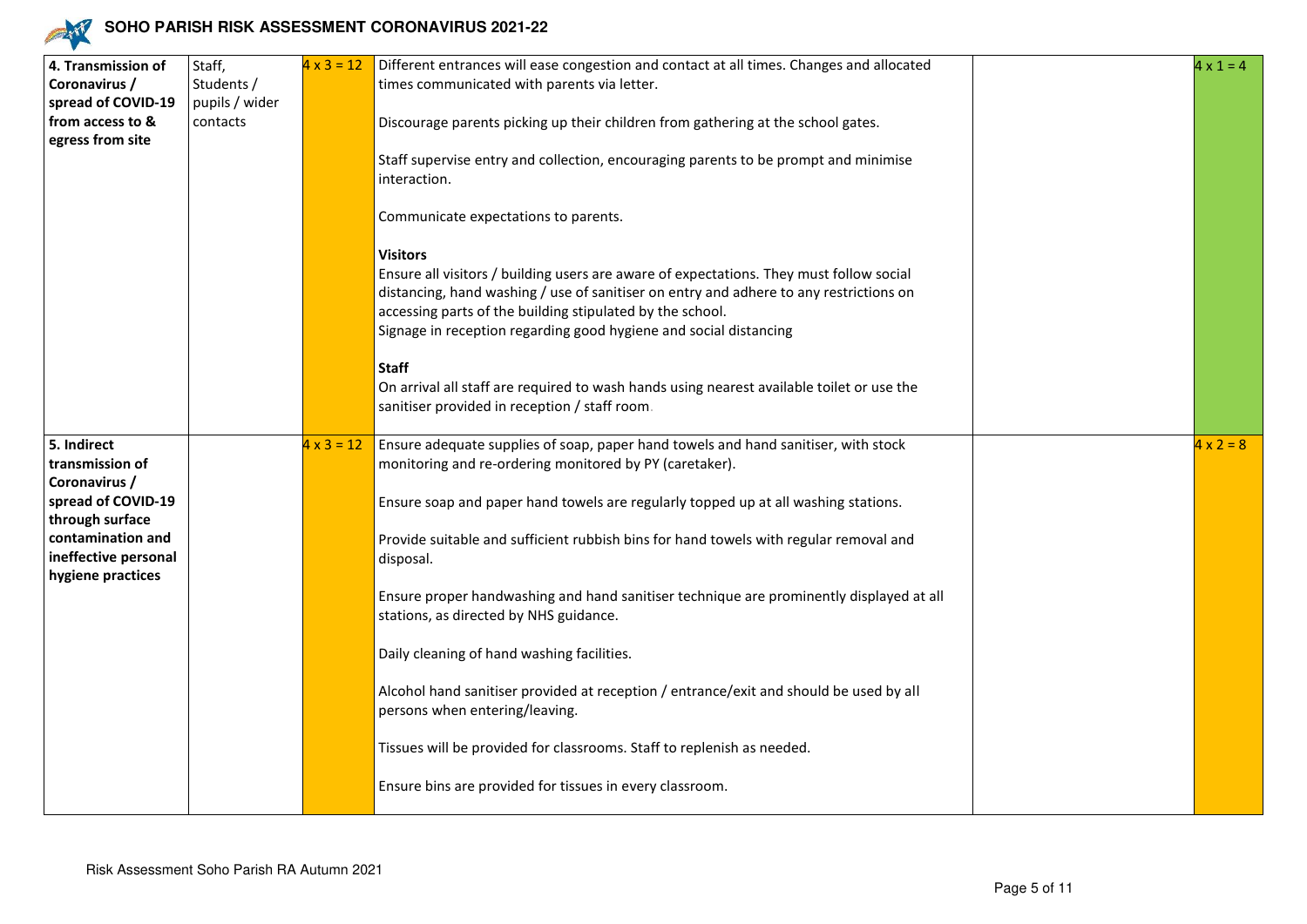

|                       |                |                   | Ensure catch it, bin it, kill it message is displayed, discussed and understood in each class.     |                  |
|-----------------------|----------------|-------------------|----------------------------------------------------------------------------------------------------|------------------|
|                       |                |                   | Staff / students to use tissues when coughing or sneezing and then place the used tissue in        |                  |
|                       |                |                   | the bin before washing hands.                                                                      |                  |
|                       |                |                   |                                                                                                    |                  |
| 6. Transmission of    | Staff,         | $4 \times 3 = 12$ | A cleaning schedule will be implemented throughout the site, ensuring that frequent contact        | $4 \times 1 = 4$ |
| Coronavirus /         | Students /     |                   | points, e.g. door handles, taps, flush handles, toilet door handles, bannisters, telephones,       |                  |
| spread of COVID-19    | pupils / wider |                   | keyboards etc. are all thoroughly cleaned and disinfected regularly.                               |                  |
| due to insufficient / | contacts       |                   |                                                                                                    |                  |
| ineffective cleaning  |                |                   | Thorough cleaning of rooms at the end of the day.                                                  |                  |
| and hygiene           |                |                   |                                                                                                    |                  |
| practices             |                |                   | Cleaning protocol is as follows:                                                                   |                  |
|                       |                |                   | Hard surfaces to be cleaned using standard cleaning products and disposable cloths / paper         |                  |
|                       |                |                   | towels throughout day.                                                                             |                  |
|                       |                |                   |                                                                                                    |                  |
|                       |                |                   | For a deep clean / disinfection (e.g. following a suspected case) use a combined detergent         |                  |
|                       |                |                   | disinfectant solution at a dilution of 1000 parts per million (ppm) available chlorine (av.cl.) or |                  |
|                       |                |                   | a neutral purpose detergent followed by disinfection (1000 ppm av.cl.).                            |                  |
|                       |                |                   |                                                                                                    |                  |
|                       |                |                   | See PHE advice the COVID-19: cleaning of non-healthcare settings guidance                          |                  |
|                       |                |                   |                                                                                                    |                  |
|                       |                |                   | Manufacturer's instructions for dilution, application, PPE and contact times for all detergents    |                  |
|                       |                |                   | and disinfectants to be followed.                                                                  |                  |
|                       |                |                   |                                                                                                    |                  |
|                       |                |                   | When cleaning a contaminated area                                                                  |                  |
|                       |                |                   | Cleaning staff to:                                                                                 |                  |
|                       |                |                   | Wear disposable gloves and apron                                                                   |                  |
|                       |                |                   | Wash their hands with soap and water once they remove their gloves and apron                       |                  |
|                       |                |                   | Fluid resistant surgical mask/visor if splashing likely                                            |                  |
|                       |                |                   | Hands should be washed with soap and water for 20 seconds and dried                                |                  |
|                       |                |                   | thoroughly, after all PPE has been removed.                                                        |                  |
|                       |                |                   |                                                                                                    |                  |
|                       |                |                   | PPE to be double-bagged, then stored securely for 72 hours then thrown away in the regular         |                  |
|                       |                |                   | rubbish after cleaning is finished.                                                                |                  |
|                       |                |                   |                                                                                                    |                  |
|                       |                |                   | Any cloths and mop heads used must be disposed of as single use items.                             |                  |
|                       |                |                   | Hand towels and hand wash are to be checked and replaced as needed by site / cleaning              |                  |
|                       |                |                   | staff.                                                                                             |                  |
|                       |                |                   |                                                                                                    |                  |
|                       |                |                   |                                                                                                    |                  |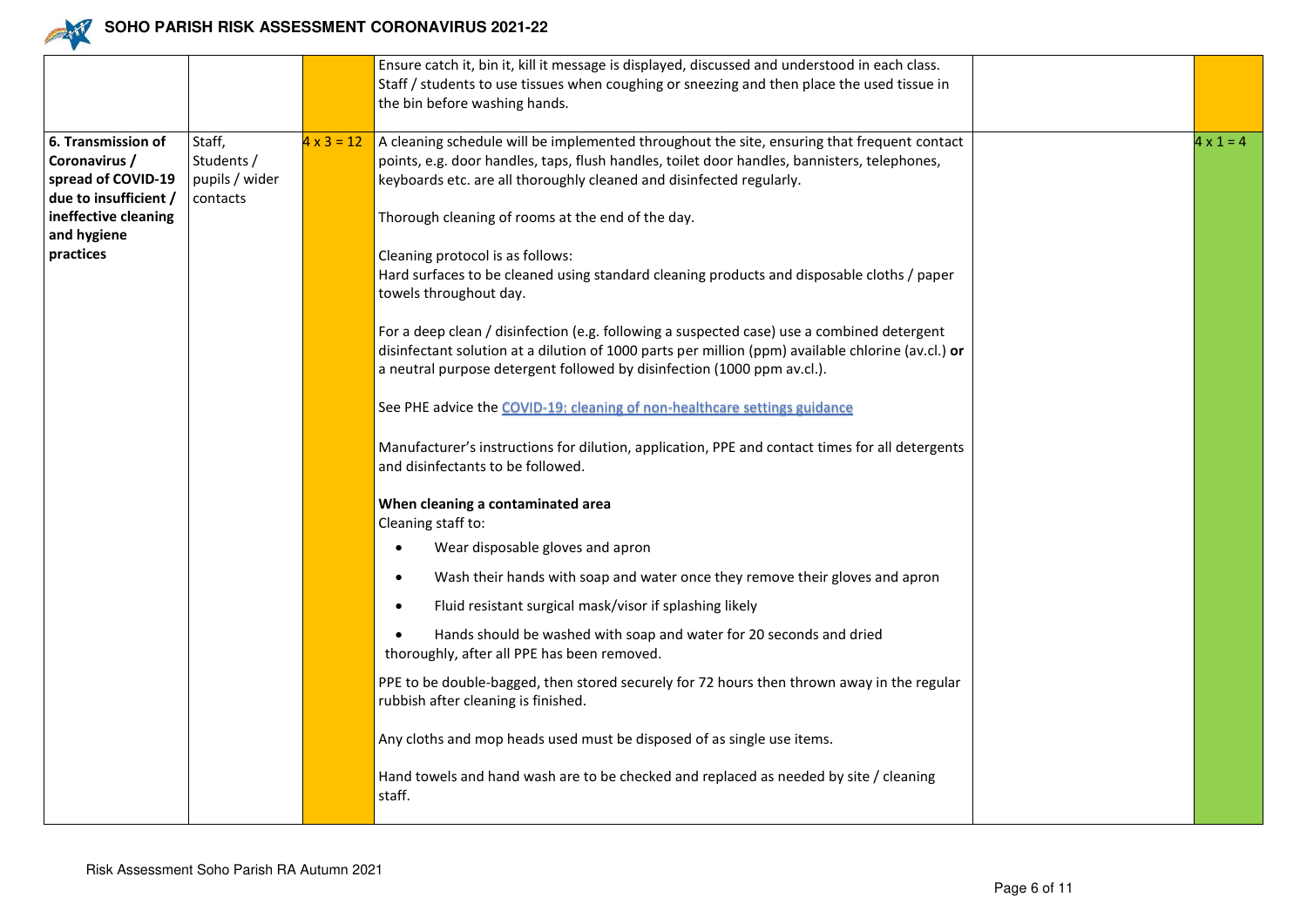

|                     |                |                   | Enhance the cleaning regimes for toilet facilities, particularly door handles, locks and the     |                  |
|---------------------|----------------|-------------------|--------------------------------------------------------------------------------------------------|------------------|
|                     |                |                   | toilet flush, etc.                                                                               |                  |
|                     |                |                   |                                                                                                  |                  |
|                     |                |                   | Only cleaning products supplied by the school / contract cleaners are to be used.                |                  |
|                     |                |                   |                                                                                                  |                  |
| 7. Transmission of  | Staff,         | $4 \times 3 = 12$ | Parents to ensure children have their own, named, water bottles in school.                       | $4 \times 1 = 4$ |
| Coronavirus /       | Students /     |                   |                                                                                                  |                  |
| spread of COVID-19  | pupils / wider |                   | Regularly clean and disinfect common contact surfaces in reception, office, access control       |                  |
| from contact points | contacts       |                   | etc. (screens, telephone handsets, desks, key pad on front door and office door).                |                  |
| and equipment use;  |                |                   |                                                                                                  |                  |
| printers,           |                |                   | Classroom-based resources, such as books and games, can be used and shared within the            |                  |
| workstations,       |                |                   | group and cleaned regularly, along with all frequently touched surfaces. This will be built into |                  |
| apparatus,          |                |                   | end of lesson activity routines.                                                                 |                  |
| machinery etc.      |                |                   |                                                                                                  |                  |
|                     |                |                   | Resources that are shared between groups, such as sports, art and science equipment should       |                  |
|                     |                |                   | be cleaned frequently and meticulously and if possible, quarantined.                             |                  |
|                     |                |                   |                                                                                                  |                  |
|                     |                |                   | Outdoor playground equipment, including inside and outside resources used by wraparound          |                  |
|                     |                |                   | care providers, should be more frequently cleaned.                                               |                  |
|                     |                |                   |                                                                                                  |                  |
|                     |                |                   | Limit the amount of equipment pupils bring into school each day to essentials such as bags,      |                  |
|                     |                |                   | outdoor clothes and mobile phones (children who walk home alone only - to be placed in           |                  |
|                     |                |                   | box and locked up by teacher in morning).                                                        |                  |
|                     |                |                   |                                                                                                  |                  |
| 8. Transmission of  | Staff,         | $4 \times 2 = 8$  | Review behaviour policies to ensure they are in line with updated DfE guidance.                  | $4 \times 1 = 4$ |
| Coronavirus /       | Students /     |                   |                                                                                                  |                  |
| spread of COVID-19  | pupils / wider |                   | Communicate the new rules to staff, students and parents.                                        |                  |
| due to failure to   | contacts       |                   |                                                                                                  |                  |
| adhere to rules     |                |                   | Reinforce the new rules through daily teacher reminders.                                         |                  |
| within school       |                |                   |                                                                                                  |                  |
|                     |                |                   | Display the new rules prominently through the school and at the gate.                            |                  |
|                     |                |                   |                                                                                                  |                  |
| 9. Transmission of  | Staff,         | $4 \times 3 = 12$ | Break times should be staggered to reduce congestion and contact at all times.                   | $4 \times 1 = 4$ |
| Coronavirus /       | Students /     |                   |                                                                                                  |                  |
| spread of COVID-19  | pupils / wider |                   | Food operators continue to follow Food Standard Agency's (FSA) guidance on good hygiene          |                  |
| during lunchtimes   | contacts       |                   | practices in food preparation and their Hazard Analysis and Critical Control Point (HACCP)       |                  |
|                     |                |                   | processes.                                                                                       |                  |
|                     |                |                   |                                                                                                  |                  |
|                     |                |                   | Lunch will be eaten in dining hall in phase pairs. Kitchen staff and midday supervisors to       |                  |
|                     |                |                   | ensure thorough cleaning between groups.                                                         |                  |
|                     |                |                   |                                                                                                  |                  |
|                     |                |                   | Handwashing will always take place prior to eating food and after.                               |                  |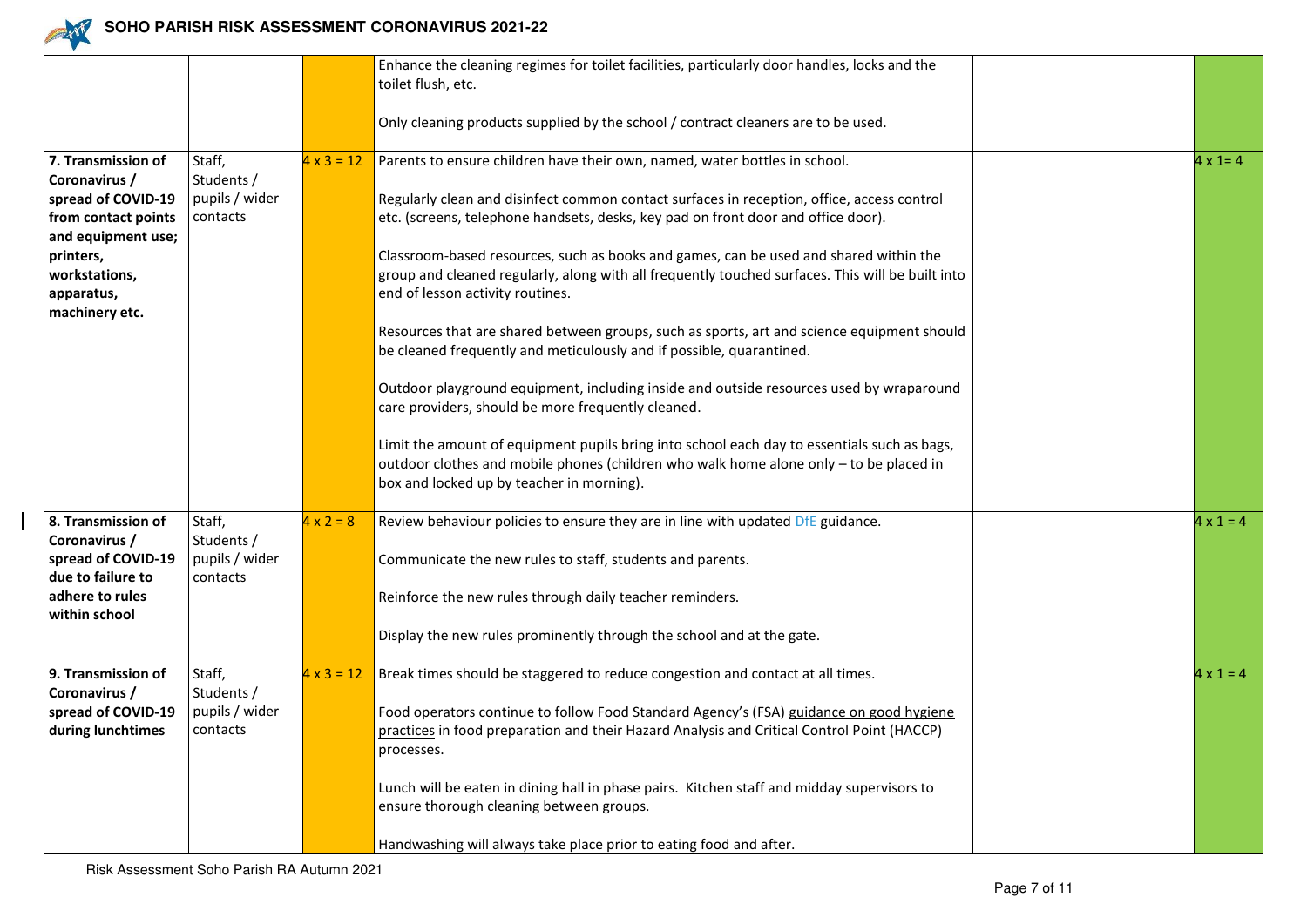

|                                        |                                          |                   | All rubbish and waste should be put straight in the bin by the child and not left for someone<br>else to clear up.<br>All areas used for eating must be thoroughly cleaned at the end of each lunchtime, including<br>chairs, tables, door handles.<br>All cutlery and crockery to be cleaned by industrial dishwasher, removed by an individual<br>wearing PPE (mask, gloves) and added to a clean box for designated class the next day. |                  |
|----------------------------------------|------------------------------------------|-------------------|--------------------------------------------------------------------------------------------------------------------------------------------------------------------------------------------------------------------------------------------------------------------------------------------------------------------------------------------------------------------------------------------------------------------------------------------|------------------|
| 10. Transmission of                    | Staff,<br>Students /                     | $4 \times 3 = 12$ | Ensure protective measures, such as keeping children within their consistent group, and the                                                                                                                                                                                                                                                                                                                                                | $4 \times 1 = 4$ |
| Coronavirus /<br>spread of COVID-19    | pupils / wider                           |                   | COVID-secure measures in place at the destination, when taking pupils on non-overnight<br>domestic educational visits.                                                                                                                                                                                                                                                                                                                     |                  |
| due to travel off site                 | contacts                                 |                   | Thorough risk assessments will be carried out before all educational visits and use of outdoor<br>spaces in the local area to support delivery of the curriculum. These will include covid safe<br>sections and be signed off by a member of SLT as usual practice.                                                                                                                                                                        |                  |
|                                        |                                          |                   | Consult the health and safety guidance on educational visits<br>(https://www.gov.uk/government/publications/health-and-safety-on-<br>educationalvisits/health-and-safety-on-educational-visits) when considering visits.                                                                                                                                                                                                                   |                  |
|                                        |                                          |                   | Implement social distancing where possible (2m clearance from persons).                                                                                                                                                                                                                                                                                                                                                                    |                  |
|                                        |                                          |                   | Public transport will not be used for first half term at least, pending review.                                                                                                                                                                                                                                                                                                                                                            |                  |
| 11. Transmission of<br>Coronavirus /   | Contractors,<br>Staff,                   | $4 \times 3 = 12$ | Contractors will read and comply with signs in reception regarding social distancing and good<br>hygiene.                                                                                                                                                                                                                                                                                                                                  | $4 \times 1 = 4$ |
| spread of COVID-19<br>from contractors | Students /<br>pupils / wider<br>contacts |                   | Any contractors who have coronavirus (COVID-19) symptoms are not to be on site.                                                                                                                                                                                                                                                                                                                                                            |                  |
|                                        |                                          |                   | Staff and contractors are to maintain social distancing on site between themselves and<br>others.                                                                                                                                                                                                                                                                                                                                          |                  |
|                                        |                                          |                   | All contractors are to wash their hands or use alcohol-based hand sanitiser upon entering<br>and leaving the site.                                                                                                                                                                                                                                                                                                                         |                  |
| 12. Transmission of<br>Coronavirus /   | Staff,<br>Students /                     | $4 \times 3 = 12$ | Posters will be displayed in the reception and in suitable places around site.                                                                                                                                                                                                                                                                                                                                                             | $4 \times 2 = 8$ |
| spread of COVID-19<br>due to lack of   | pupils / wider<br>contacts               |                   | Clear briefing for all personnel on site, warning them of the risks posed by the virus as well as<br>the control measures outlined in this assessment and from government guidance.                                                                                                                                                                                                                                                        |                  |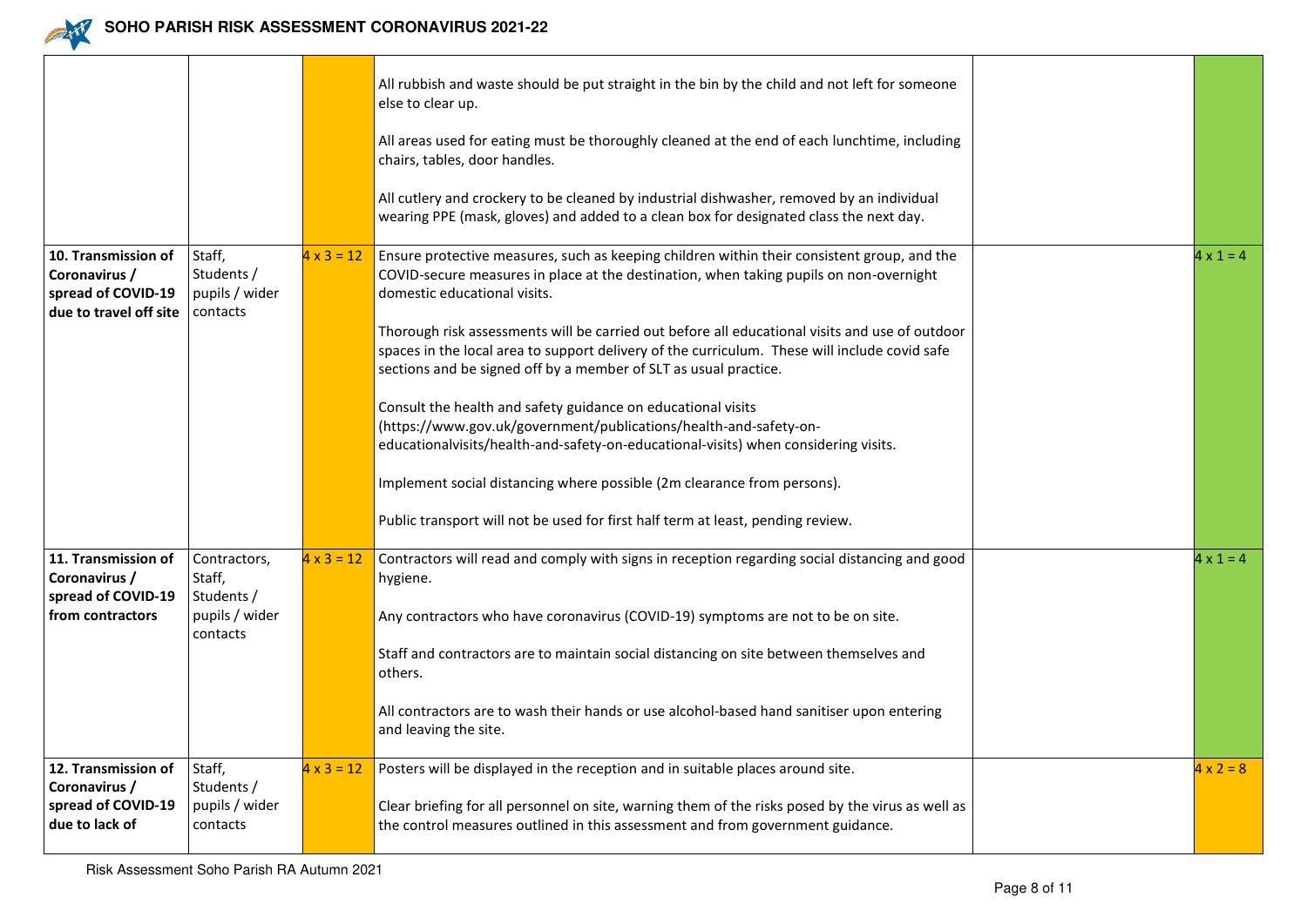

| awareness of PHE /<br>school controls                                                               |                                                    |                   | Ensure good, clear and regular communications with parents/carers and wider school<br>communitytheir support is valued and needed                                                                                                                                                                                                                                                                                                                                                                                                                                                                                                                                                                                                                                                                 |                                                                                  |                  |
|-----------------------------------------------------------------------------------------------------|----------------------------------------------------|-------------------|---------------------------------------------------------------------------------------------------------------------------------------------------------------------------------------------------------------------------------------------------------------------------------------------------------------------------------------------------------------------------------------------------------------------------------------------------------------------------------------------------------------------------------------------------------------------------------------------------------------------------------------------------------------------------------------------------------------------------------------------------------------------------------------------------|----------------------------------------------------------------------------------|------------------|
| 13. Transmission of<br>Coronavirus /<br>spread of COVID-19<br>via provision of first<br>aid         | Staff,<br>Students /<br>pupils / wider<br>contacts | $4 \times 3 = 12$ | It is accepted that social distancing cannot be maintained during the delivery of first aid, but<br>physical contact should be kept to a minimum e.g. pupils apply cold pack, wipe, plaster<br>where able to do so.<br>Those administering first aid should wear PPE appropriate to the circumstances. Wash hands<br>and ensure the affected area is cleaned upon completion.<br>The first aid room is small, so it may be necessary to relocate to the music room or<br>administer aid where the incident occurred. First aider to take decision.<br>Children requiring medication should take this in classrooms, under the supervision of staff<br>who have agreed to administer / oversee this.<br>Ensure the space is cleaned thoroughly after each use.                                     | Medication forms for staff in<br>bubbles to sign if they agree to<br>administer. | $4 \times 2 = 8$ |
| 14. Transmission of<br>Coronavirus /<br>spread of COVID-19<br>via provision of<br>personal care     | Staff,<br>Students /<br>pupils / wider<br>contacts | $4 \times 4 = 16$ | Establish procurement route, stock monitoring and ordering system.<br>Ensure staff know the whereabouts of PPE, and are trained to use it safely.<br>PPE should be worn if a distance of 2 metres cannot be maintained from any child, young<br>person or other learner displaying coronavirus symptoms<br>PPE is required if a child or staff member falls ill or requires direct personal care on site:<br>Disposable mask and face shield worn by supervising adult if 2m distance<br>cannot be maintained<br>Disposable gloves, disposable apron, disposable mask and face shield worn if<br>contact is necessary<br>Face shield must be worn if there is a risk of splashing (e.g. coughing, spitting,<br>vomiting)<br>Staff training in donning and doffing PPE.<br>Ensure adequate supply. |                                                                                  | $4 \times 1 = 4$ |
| 15. Transmission of<br>Coronavirus /<br>spread of COVID-19<br>through emergency<br>procedures (Fire | Staff,<br>Students /<br>pupils / wider<br>contacts | $4 \times 3 = 12$ | Where there are evacuations or lock down procedure is initiated, either planned drills or<br>emergency, social distancing need not be maintained. Social distancing can be maintained<br>once everyone is out of the building, and out of danger, safely.                                                                                                                                                                                                                                                                                                                                                                                                                                                                                                                                         |                                                                                  | $4 \times 2 = 8$ |

Risk Assessment Soho Parish RA Autumn 2021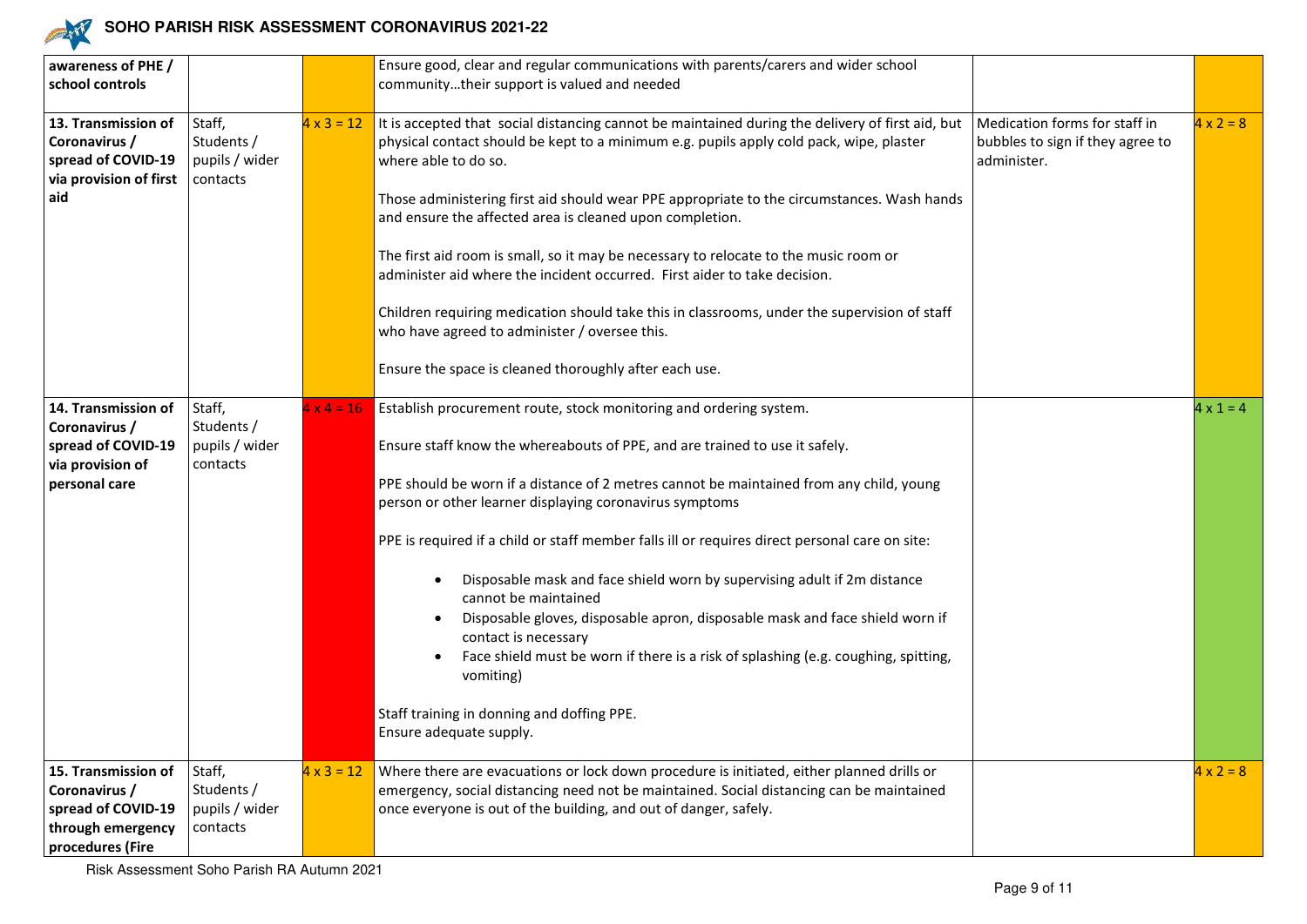

| alarm activations<br>etc)                                                                             |                                                    |                   | Review any Personal Evacuation Emergency Plans (PEEPS) to ensure that arrangements are<br>still adequate and relevant.                                                                                                                                                                                                                                                                                                                                                                                                                                                                                                                                                                                                                                                                                                                                                                                                                                 |                  |
|-------------------------------------------------------------------------------------------------------|----------------------------------------------------|-------------------|--------------------------------------------------------------------------------------------------------------------------------------------------------------------------------------------------------------------------------------------------------------------------------------------------------------------------------------------------------------------------------------------------------------------------------------------------------------------------------------------------------------------------------------------------------------------------------------------------------------------------------------------------------------------------------------------------------------------------------------------------------------------------------------------------------------------------------------------------------------------------------------------------------------------------------------------------------|------------------|
| 16. Transmission of<br>Coronavirus /<br>spread of COVID-19<br>from deliveries &<br>waste collection   | Staff,<br>Students /<br>pupils / wider<br>contacts | $4 \times 3 = 12$ | Hands are to be thoroughly washed after handling all deliveries or waste materials.<br>Waste collections made when the minimum number of persons are on site (i.e. after normal<br>opening hours).                                                                                                                                                                                                                                                                                                                                                                                                                                                                                                                                                                                                                                                                                                                                                     | $4 \times 1 = 4$ |
| 17. Unsafe premises<br>(general)                                                                      | Staff,<br>Students /<br>pupils                     | $4 \times 3 = 12$ | Ensure all 'normal' tasks / compliance checks are being carried out/planned such as fire<br>alarm testing, legionella controls, servicing of equipment, PAT testing etc.<br>Ensure all key services are operational<br>Flush all water outlets through in areas of the school which have been closed for period of<br>time.<br>Ensure key fire doors are not being compromised (those protected stairwells, cross corridor,<br>on single directional routes etc.). These should not be wedged open as all classrooms have<br>adequate ventilation.<br>Basement may be used again. Mechanical ventilation in use in 'Library'. Other small rooms<br>(music, learning mentor, PPA) should be propped open as much as possible to benefit from<br>this. There are now filtration units in basement too.                                                                                                                                                   | $4 \times 1 = 4$ |
| 18. Transmission of<br>Coronavirus /<br>spread of COVID-19<br>due to SUSPECTED<br><b>CASE ON-SITE</b> | Staff,<br>Students /<br>pupils / wider<br>contacts | $4 \times 4 = 16$ | If anyone in the school becomes unwell with a new, continuous cough or a high temperature,<br>or has a loss of, or change in, their normal sense of taste or smell (anosmia), they must be<br>sent home and self-isolate. Other members of their household (including any siblings)<br>should take a PCR test, but do not need to remain at home.<br>Designate waiting room/s for symptomatic child/children waiting to be collected (Music<br>Room or Library).<br>Ensure all children are reminded daily to inform their teacher if they feel poorly<br>Establish clear communication protocol in school, for quickly notifying key staff and<br>parent/carer- Emergency contact numbers for parents/carers cross checked to ensure they<br>are up to date<br>Set up COVID-19 risk/incident log, for oversight by the safeguarding governor and further<br>debrief/training<br>Child/ staff member with symptoms should go home as soon as possible. | $4 \times 2 = 8$ |